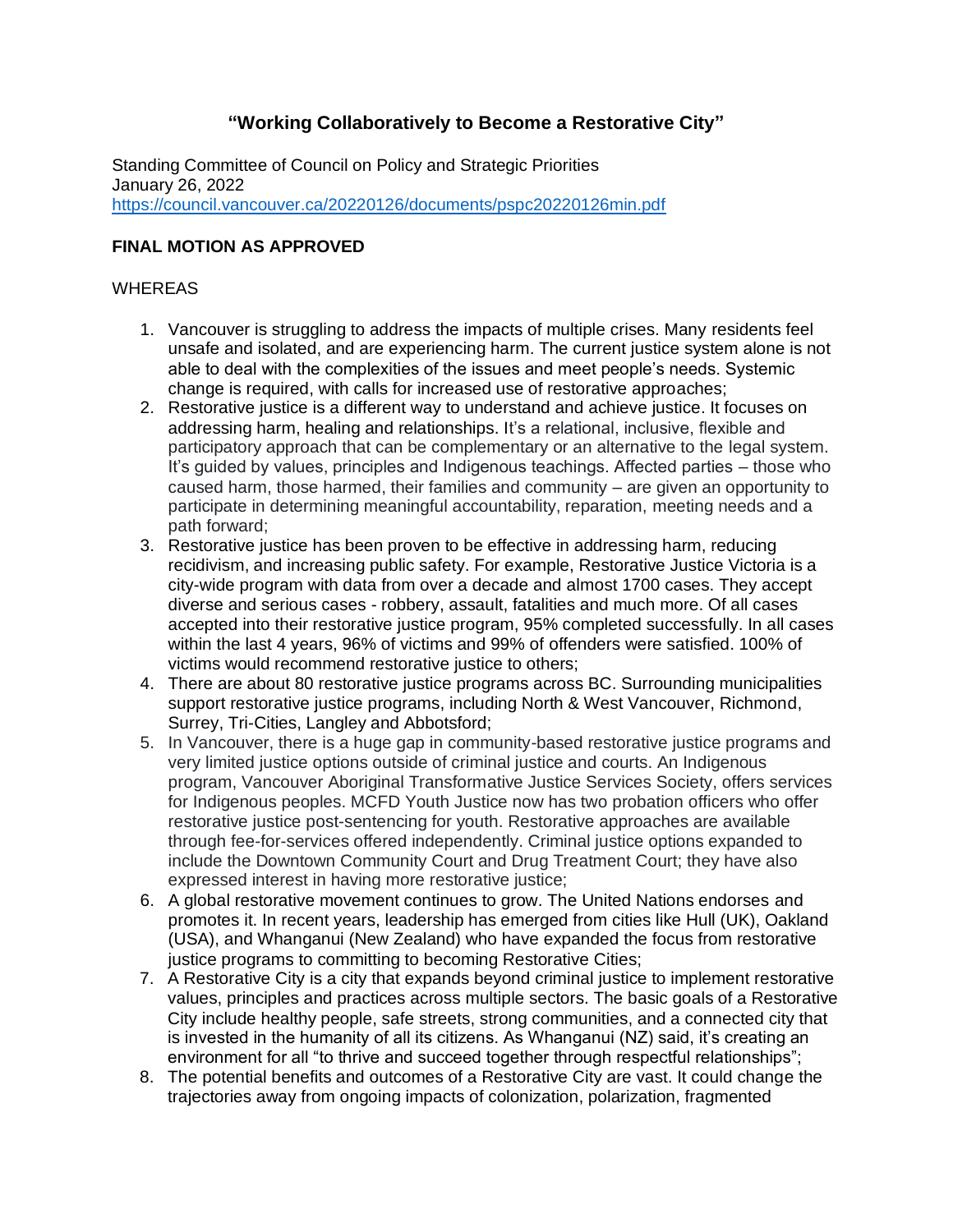services, addiction, poverty, violence, incarceration, death and environmental destruction; and result in a city deeply rooted in communities that care for one another;

- 9. The foundation of becoming a Restorative City has already started in Vancouver by a diverse collective. Peace of the Circle received initial funding through Civil Forfeiture Funds, Ministry of Public Safety and Solicitor General BC to launch 'Building Partnerships for Restorative Justice in Vancouver'. At their latest stakeholders meeting in October 2021, they reached a consensus to work toward becoming a Restorative City. Through the coordination of Peace of the Circle, this collective is collaborating across sectors to create a relational, holistic, interdisciplinary, decolonizing approach to harm reduction, healing, safety, justice and peace (see background information for list of participants);
- 10. Becoming a Restorative City aligns with many current initiatives and strategies of the City, including: the Healthy City Strategy; the July 2020 motion council passed: "Decriminalizing Poverty and Supporting Community-led Safety Initiatives"; Safe Spaces for Women and Girls; Reconciliation and Equity; Anti- Racism; Murdered and Missing Indigenous Women and Girls; and
- 11. The Vancouver restorative collective is able to oversee the development and do the work necessary to move Vancouver towards becoming a Restorative City. This requires deepening partnerships, support and funding. Achieving justice and safety lies in the hands of communities, organizations, governments at all levels and ultimately, all of us.

## THEREFORE BE IT RESOLVED

- A. THAT Council endorse the aspiration of Vancouver becoming a Restorative City, rooted in community wellness, responsibility and safety.
- B. THAT Council direct staff to create training opportunities for staff to learn about restorative justice and that they include opportunities to incorporate restorative justice values, principles, and programing in future reports back to Council when applicable.
- C. THAT Council commits to having a representative participate in meetings of the Vancouver restorative collective as a stakeholder;

FURTHER THAT Council direct staff to allocate up to \$200,000 of one-time funding of the \$600,000 budgeted in 2022 for community safety initiatives emerging out of Councildirected priorities to support the creation of a community led restorative justice program in Vancouver and to deliver restorative justice training for City staff.

## **BACKGROUND INFORMATION**

\_\_\_\_\_\_\_\_\_\_\_\_\_\_\_\_\_\_\_\_

**Peace of the Circle** received initial funding through Civil Forfeiture Funds, Ministry of Public Safety and Solicitor General BC to launch 'Building Partnerships for Restorative Justice in Vancouver'. The first few months of 2021 focused on extensive outreach and strategic partnership development. We created a diverse coalition of agencies, groups and organizations with an overall goal to see restorative approaches flourish in the city of Vancouver, unceded traditional xwməθkwəỷ əm (Musqueam), S<u>k</u>wỵ wú7mesh (Squamish) and səİilwətaʔɬ (Tsleil-̓ Waututh) territory.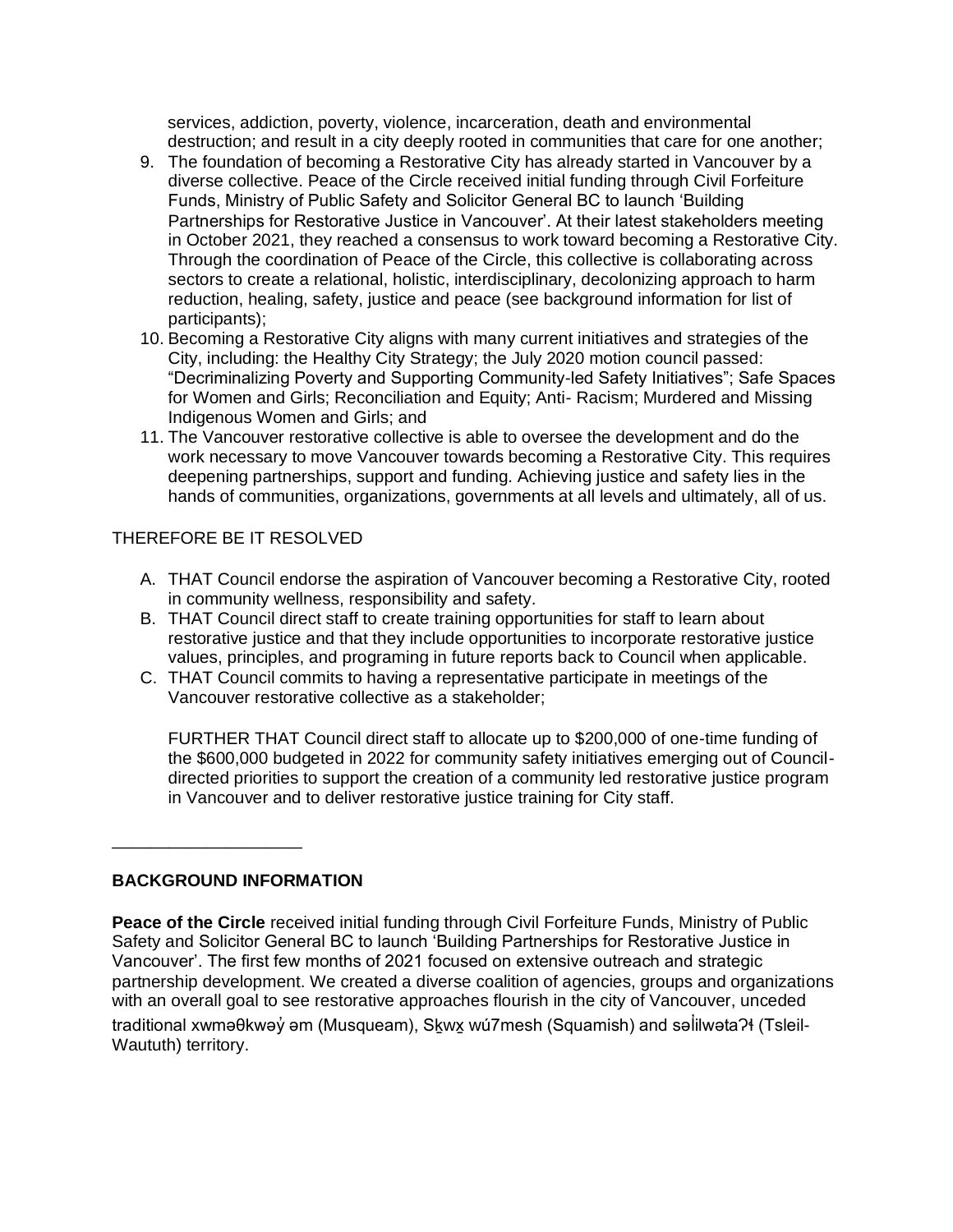With the coordination and facilitation of Dr. Evelyn Zellerer, Director Peace of the Circle, they have met five times thus far for relationship building, education, and visioning (April-October 2021). Representatives have participated from various organizations, including:

- Aboriginal Community Policing Centre
- Atira Women's Resource Society
- BC Community Response Networks
- BC Housing, Orange Hall
- Black Lives Matter Vancouver
- Downtown Community Court
- Elizabeth Fry Society
- Hastings Sunrise Community Policing Centre
- John Howard Society of the Pacific
- Living Interfaith Sanctuary
- Ministry of Children and Family Development, Youth Justice
- Ministry of Public Safety and Solicitor General
- Ministry of Social Development and Poverty Reduction
- Planetary Resilience Council
- QMUNITY BC's Queer, Trans & Two-Spirit Resource Centre
- Strathcona Community Policing Centre
- Urban Native Youth Association
- Vancouver Association for Restorative Justice
- Vancouver BIA Partnership Safety Committee
- Vancouver Board of Parks & Recreation
- Vancouver Police Department
- Victim Services Unit, Vancouver Police Department
- Yo Bro/Yo Girl
- Watari Counselling and Support Service
- WISH Vancouver
- WAVAW Rape Crisis Centre

#### https://peaceofthecircle.com

**Restorative Justice Victoria**: this city-wide program has data from over a decade and almost 1700 cases and has proven restorative justice is effective. For example, of all cases accepted into their restorative program, 95% completed successfully. They accept referrals from individuals/community, police, crown and court and diverse cases - from robbery, assault, assault with a weapon, intimate partner violence, fatalities and more. In all cases within the last 4 years, 96% of victims and 99% of offenders were satisfied. 100% of victims would recommend restorative justice to others.

http://www.rjvictoria.com

**Restorative Justice Association of British Columbia**: "envisions a province where restorative justice is known for quality, accessibility and innovation." https://rjabc.ca

**Indigenous Justice Association**: "promoting the critical work of long-established, community based, indigenous justice programs throughout BC." https://indigenousjustice.ca

Various **legislation, case law, government-commissioned reports and mandates recommend restorative justice**. For example: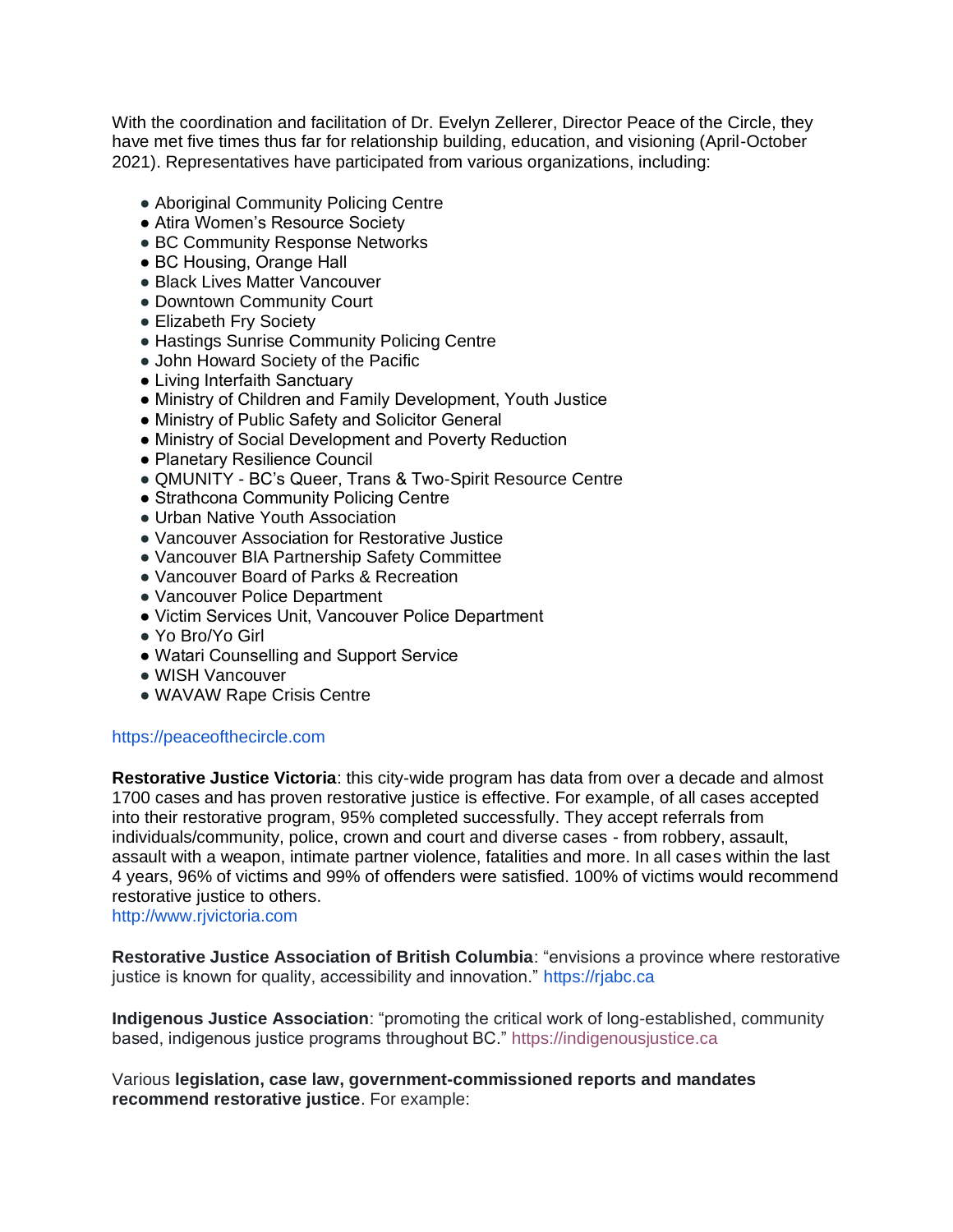- Minister Mike Farnworth mandate letter November 2020 includes the increased use of restorative justice: https://www2.gov.bc.ca/assets/gov/government/ministriesorganizations/premier-cabinet-mlas/ministerletter/farnworth\_mandate\_2020\_mar\_pssg.pdf
- "Getting Serious About Crime Reduction: Report of the Blue Ribbon Panel on Crime Reduction": https://www2.gov.bc.ca/assets/gov/law-crime-and-justice/criminaljustice/police/publications/government/blue-ribon-crime-reduction.pdf
- BC Justice Reform Initiative, "A Criminal Justice System for the  $21<sup>st</sup>$  Century: Final Report to the Minister of Justice and Attorney General": https://www2.gov.bc.ca/assets/gov/law-crime-and-justice/about-bc-justicesystem/justice-reform-initiatives/cowperfinalreport.pdf See also the 2016 update: https://www2.gov.bc.ca/assets/gov/law-crime-andjustice/about-bc-justice-system/justice-reform-initiatives/cowper-report-4-anniversaryupdate.pdf

# **United Nations**:

Has long endorsed restorative justice.

"Restorative justice is an inclusive, flexible and participatory approach to crime that can be complementary or an alternative to the conventional criminal justice process. It provides an opportunity to all affected parties – offenders, victims, their families and the community – to participate in addressing the crime and repairing the harm caused by it. It is also often the only, or one of very few, measures available for victims to participate in the resolution of a case and seek redress. Underpinning restorative justice is the understanding that criminal behaviour not only breaches the law, but also harms victims and the community.

In recent decades, the use of restorative justice in criminal matters has significantly increased around the world. As the custodian of the *Basic Principles on the Use of Restorative Justice Programmes in Criminal Matters*, UNODC assists Member States...":

https://www.unodc.org/unodc/en/justice-and-prison-reform/cpcj-restorative-justice.html The 14<sup>th</sup> UN Congress on Crime Prevention and Criminal Justice was held March 7-12, 2021 in Kyoto, Japan. This largest international meeting in the fields of crime prevention and criminal justice is organised every five years. The Kyoto Declaration:

- Explicitly calls for the facilitation of "restorative justice processes at relevant stages in criminal proceedings in order to assist the recovery of victims and the reintegration of offenders" (article 42).
- Highlights the significance of victim-centred procedures and the key role of practitioners' professional training "to strengthen their capacity to provide victim-centred assistance and support that take into account the specific needs of victims" (article 34).

https://documents-dds-ny.un.org/doc/UNDOC/LTD/V21/006/54/PDF/V2100654.pdf

**European Forum for Restorative Justice:** Restorative justice is practiced across the EU. Several cities in the EU have chosen to become Restorative Cities. EFRJ provides a description and resources, including from their working group for restorative cities: https://www.euforumrj.org/en/restorative-cities

**Hull, UK:** 

First to proclaim becoming a restorative city. Short Videos: https://www.youtube.com/watch?v=6Qc6zYvnvac and https://www.youtube.com/watch?v=s4tpmantqel